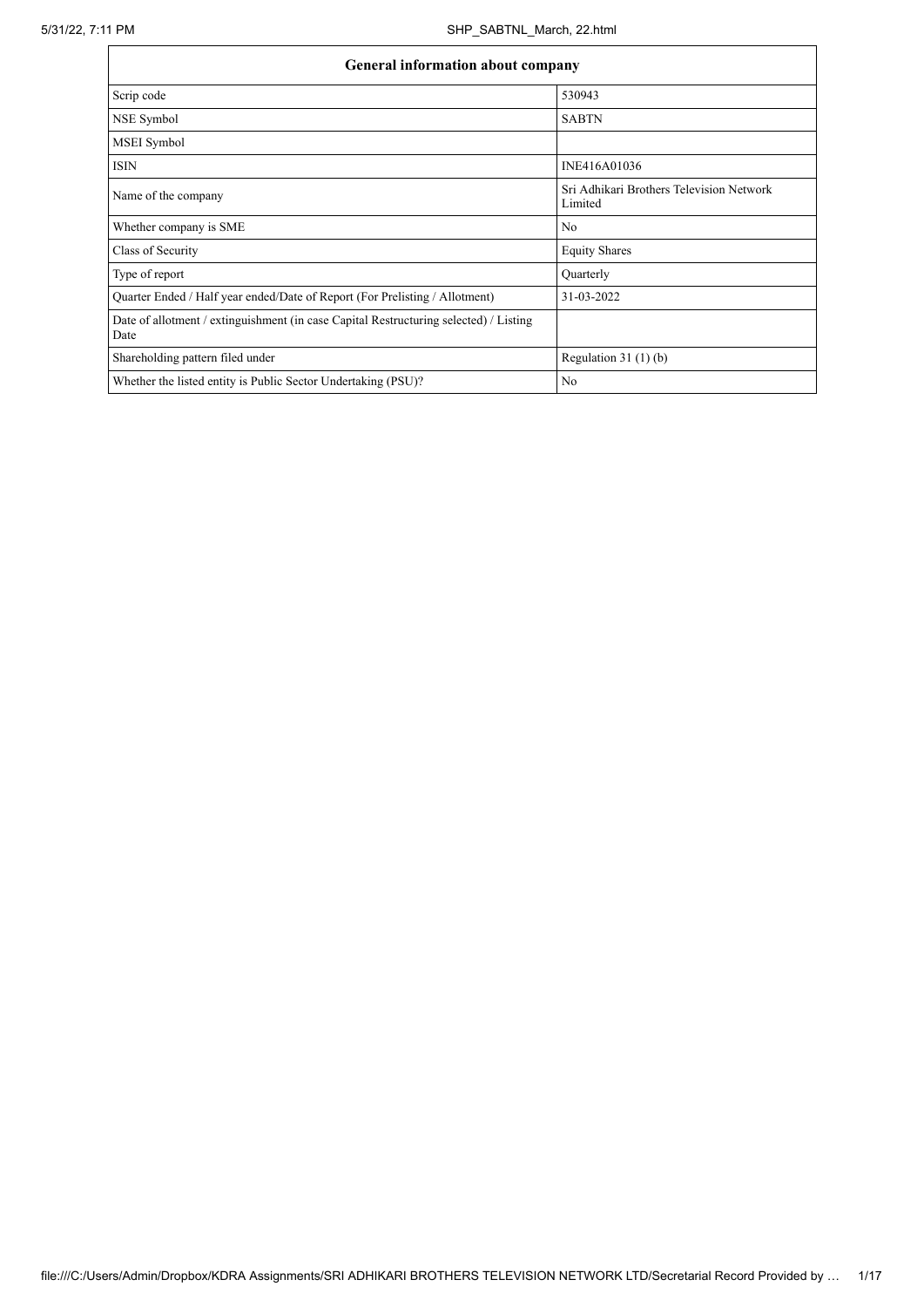|                 | <b>Declaration</b>                                                                        |                |                                |                       |                             |  |  |  |  |
|-----------------|-------------------------------------------------------------------------------------------|----------------|--------------------------------|-----------------------|-----------------------------|--|--|--|--|
| Sr.<br>No.      | Particular                                                                                | Yes/No         | Promoter and<br>Promoter Group | Public<br>shareholder | Non Promoter-<br>Non Public |  |  |  |  |
| $\mathbf{1}$    | Whether the Listed Entity has issued any partly paid up shares?                           | No.            | N <sub>o</sub>                 | No                    | N <sub>o</sub>              |  |  |  |  |
| $\overline{2}$  | Whether the Listed Entity has issued any Convertible Securities<br>9                      | N <sub>o</sub> | N <sub>o</sub>                 | N <sub>o</sub>        | N <sub>o</sub>              |  |  |  |  |
| $\overline{3}$  | Whether the Listed Entity has issued any Warrants?                                        | N <sub>0</sub> | N <sub>0</sub>                 | No                    | N <sub>0</sub>              |  |  |  |  |
| $\overline{4}$  | Whether the Listed Entity has any shares against which<br>depository receipts are issued? | N <sub>0</sub> | No                             | N <sub>0</sub>        | No                          |  |  |  |  |
| 5               | Whether the Listed Entity has any shares in locked-in?                                    | N <sub>0</sub> | N <sub>0</sub>                 | No                    | N <sub>0</sub>              |  |  |  |  |
| 6               | Whether any shares held by promoters are pledge or otherwise<br>encumbered?               | Yes            | Yes                            |                       |                             |  |  |  |  |
| $7\overline{ }$ | Whether company has equity shares with differential voting<br>rights?                     | N <sub>0</sub> | N <sub>0</sub>                 | N <sub>0</sub>        | N <sub>o</sub>              |  |  |  |  |
| 8               | Whether the listed entity has any significant beneficial owner?                           | N <sub>o</sub> |                                |                       |                             |  |  |  |  |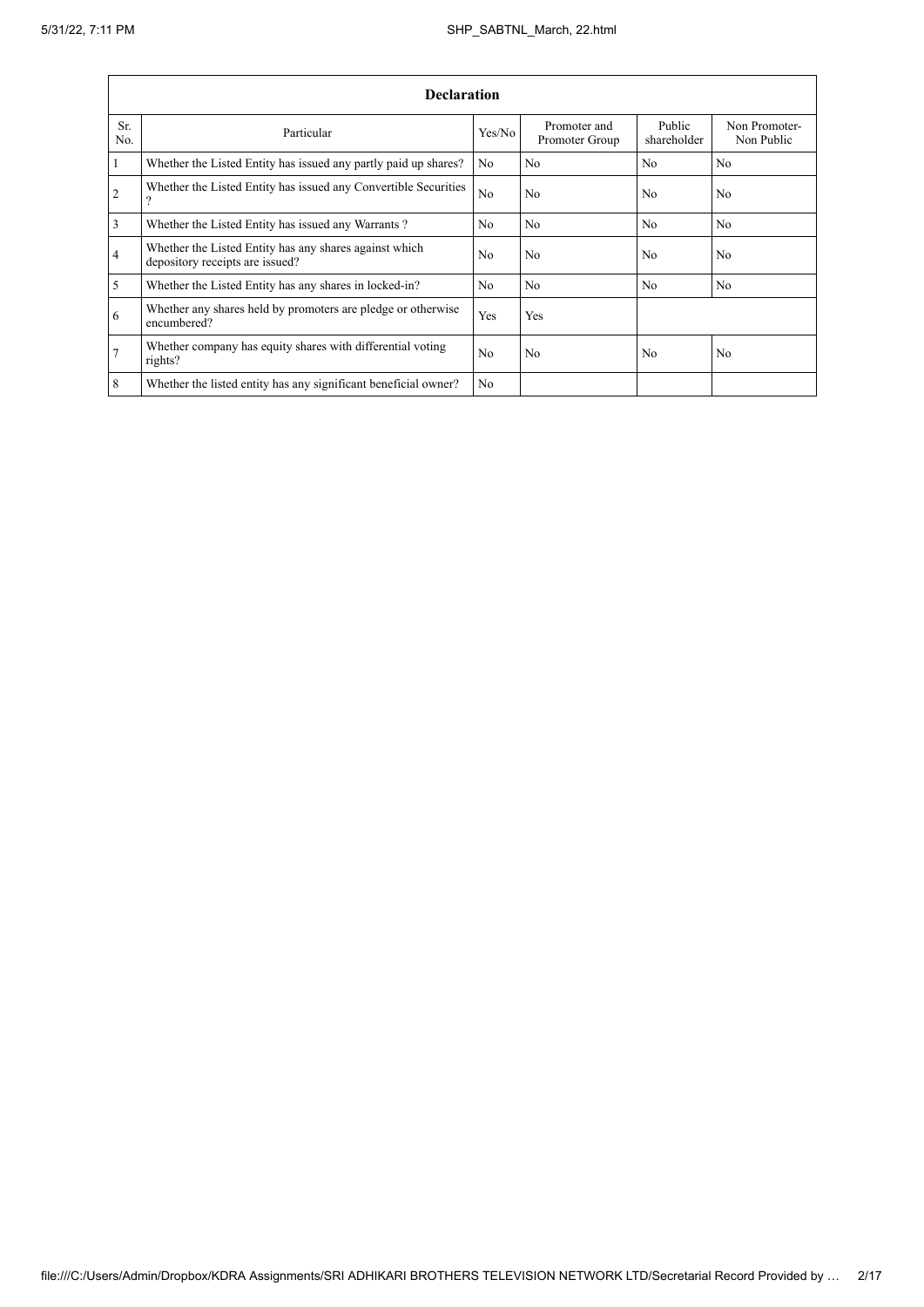$\overline{\phantom{a}}$ 

| Table I - Summary Statement holding of specified securities |                                         |                |                         |                       |                          |                                                                    |                                                                                                                        |                                                                  |               |          |                     |
|-------------------------------------------------------------|-----------------------------------------|----------------|-------------------------|-----------------------|--------------------------|--------------------------------------------------------------------|------------------------------------------------------------------------------------------------------------------------|------------------------------------------------------------------|---------------|----------|---------------------|
|                                                             | Category                                | Nos. Of        | No. of                  | No. Of<br>Partly      | No. Of<br>shares         | Total nos.<br>shares<br>held (VII)<br>$= (IV) +$<br>$(V)$ + $(VI)$ | Shareholding as a<br>$%$ of total no. of<br>shares (calculated<br>as per SCRR,<br>1957) (VIII) As a<br>% of $(A+B+C2)$ | Number of Voting Rights held in each<br>class of securities (IX) |               |          |                     |
| Category<br>of<br>$($ I)<br>(II)                            | shareholder                             | shareholders   | fully paid<br>up equity | paid-up<br>equity     | underlying<br>Depository |                                                                    |                                                                                                                        | No of Voting (XIV) Rights                                        |               |          | Total as a          |
|                                                             |                                         | (III)          | shares<br>held $(IV)$   | shares<br>held<br>(V) | Receipts<br>(VI)         |                                                                    |                                                                                                                        | Class eg:<br>X                                                   | Class<br>eg:y | Total    | $%$ of<br>$(A+B+C)$ |
| (A)                                                         | Promoter<br>&<br>Promoter<br>Group      | $\overline{7}$ | 7731845                 |                       |                          | 7731845                                                            | 22.13                                                                                                                  | 7731845                                                          |               | 7731845  | 22.13               |
| (B)                                                         | Public                                  | 13203          | 27212655                |                       |                          | 27212655                                                           | 77.87                                                                                                                  | 27212655                                                         |               | 27212655 | 77.87               |
| (C)                                                         | Non<br>Promoter-<br>Non Public          |                |                         |                       |                          |                                                                    |                                                                                                                        |                                                                  |               |          |                     |
| (C1)                                                        | Shares<br>underlying<br><b>DRs</b>      |                |                         |                       |                          |                                                                    |                                                                                                                        |                                                                  |               |          |                     |
| (C2)                                                        | Shares held<br>by<br>Employee<br>Trusts |                |                         |                       |                          |                                                                    |                                                                                                                        |                                                                  |               |          |                     |
|                                                             | Total                                   | 13210          | 34944500                |                       |                          | 34944500                                                           | 100                                                                                                                    | 34944500                                                         |               | 34944500 | 100                 |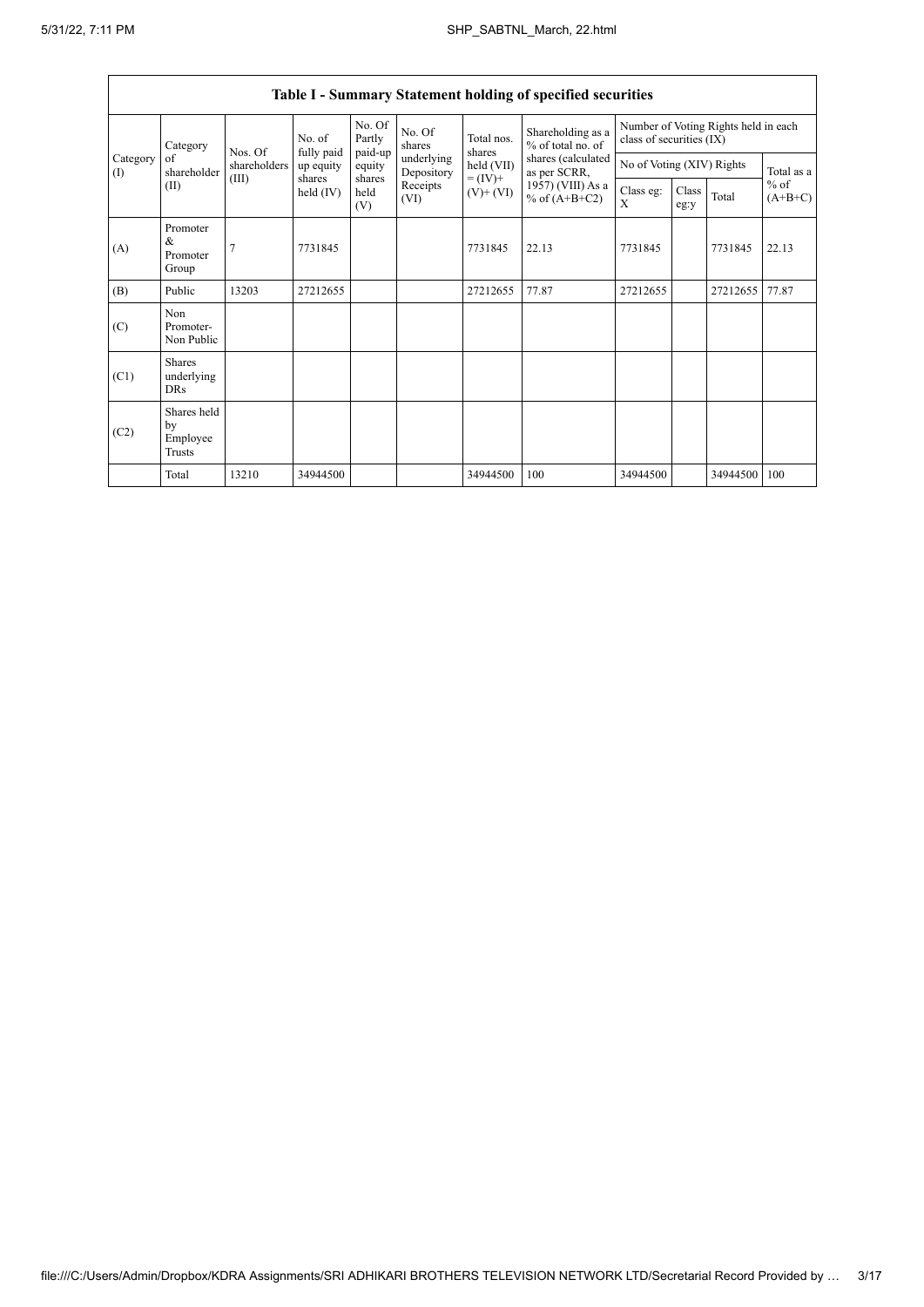|                 | Table I - Summary Statement holding of specified securities |                                                                                                     |                                       |                                                           |                                                                                                                                                                                         |                                        |                                                         |                                                                     |                                                         |                                           |  |
|-----------------|-------------------------------------------------------------|-----------------------------------------------------------------------------------------------------|---------------------------------------|-----------------------------------------------------------|-----------------------------------------------------------------------------------------------------------------------------------------------------------------------------------------|----------------------------------------|---------------------------------------------------------|---------------------------------------------------------------------|---------------------------------------------------------|-------------------------------------------|--|
| Category<br>(1) | Category<br>of<br>shareholder<br>(II)                       | No. Of<br><b>Shares</b><br>Underlying<br>Outstanding<br>convertible<br>securities<br>$(X_i)$<br>(X) | No. of<br><b>Shares</b><br>Underlying | No. Of Shares<br>Underlying<br>Outstanding<br>convertible | Shareholding, as a<br>% assuming full<br>conversion of<br>convertible<br>securities (as a<br>percentage of<br>diluted share<br>capital) $(XI)$ =<br>$(VII)+(X)$ As a %<br>of $(A+B+C2)$ | Number of<br>Locked in<br>shares (XII) |                                                         | Number of<br>Shares pledged<br>or otherwise<br>encumbered<br>(XIII) |                                                         | Number of<br>equity shares                |  |
|                 |                                                             |                                                                                                     | Outstanding<br>Warrants               | securities and<br>No. Of<br>Warrants $(X_i)$<br>(a)       |                                                                                                                                                                                         | No.<br>(a)                             | As a<br>$%$ of<br>total<br><b>Shares</b><br>held<br>(b) | No. (a)                                                             | As a<br>$%$ of<br>total<br><b>Shares</b><br>held<br>(b) | held in<br>dematerialized<br>form $(XIV)$ |  |
| (A)             | Promoter<br>$\&$<br>Promoter<br>Group                       |                                                                                                     |                                       |                                                           | 22.13                                                                                                                                                                                   |                                        |                                                         | 6385800                                                             | 82.59                                                   | 7731845                                   |  |
| (B)             | Public                                                      |                                                                                                     |                                       |                                                           | 77.87                                                                                                                                                                                   |                                        |                                                         |                                                                     |                                                         | 27187110                                  |  |
| (C)             | Non<br>Promoter-<br>Non Public                              |                                                                                                     |                                       |                                                           |                                                                                                                                                                                         |                                        |                                                         |                                                                     |                                                         |                                           |  |
| (C1)            | <b>Shares</b><br>underlying<br><b>DRs</b>                   |                                                                                                     |                                       |                                                           |                                                                                                                                                                                         |                                        |                                                         |                                                                     |                                                         |                                           |  |
| (C2)            | Shares held<br>by<br>Employee<br><b>Trusts</b>              |                                                                                                     |                                       |                                                           |                                                                                                                                                                                         |                                        |                                                         |                                                                     |                                                         |                                           |  |
|                 | Total                                                       |                                                                                                     |                                       |                                                           | 100                                                                                                                                                                                     |                                        |                                                         | 6385800                                                             | 18.27                                                   | 34918955                                  |  |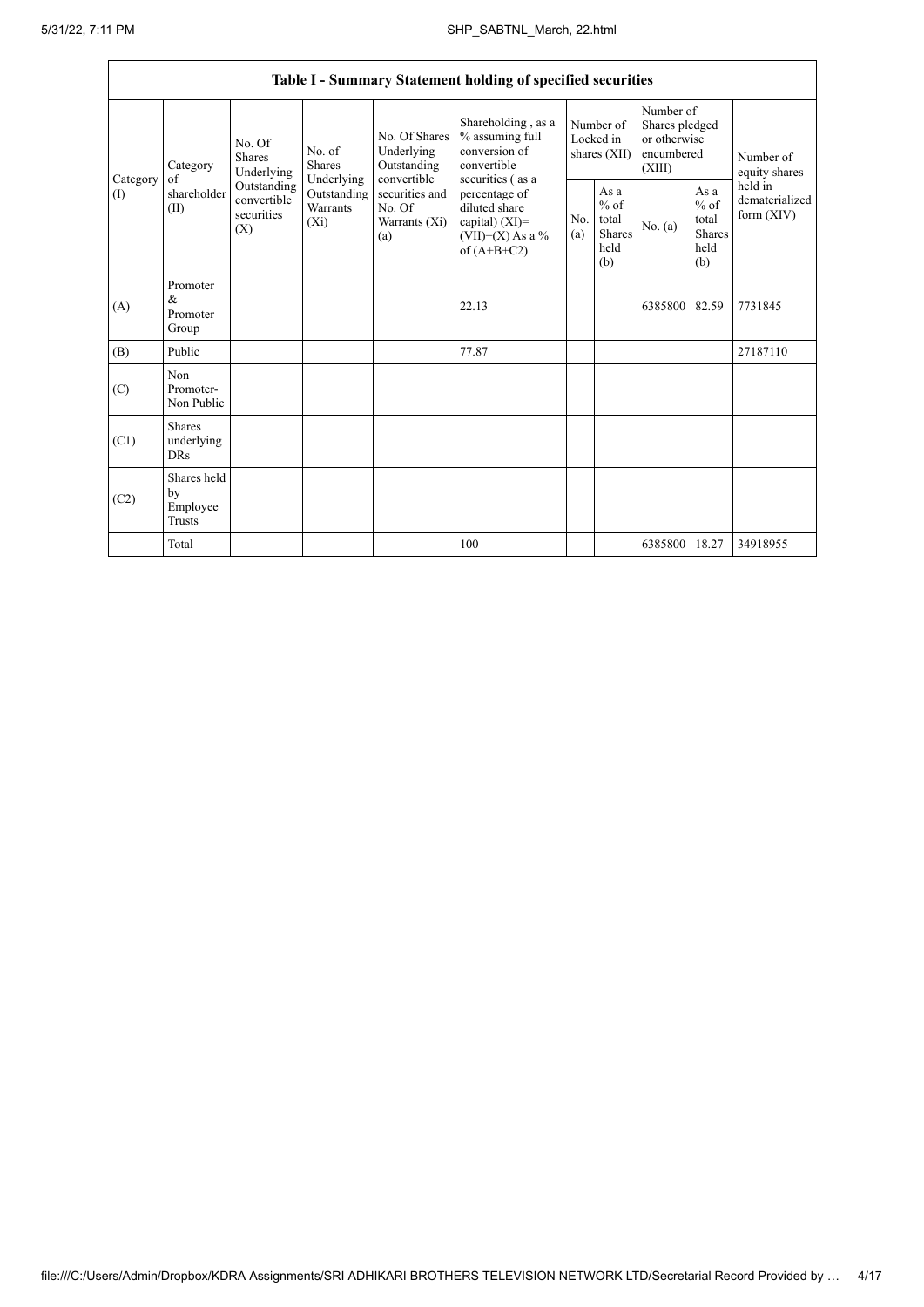$\mathsf{r}$ 

 $\overline{\phantom{a}}$ 

| Table II - Statement showing shareholding pattern of the Promoter and Promoter Group           |                                                                                                                     |                         |                                   |                       |                                    |                             |                                                                                  |                           |               |                                      |                           |
|------------------------------------------------------------------------------------------------|---------------------------------------------------------------------------------------------------------------------|-------------------------|-----------------------------------|-----------------------|------------------------------------|-----------------------------|----------------------------------------------------------------------------------|---------------------------|---------------|--------------------------------------|---------------------------|
|                                                                                                |                                                                                                                     |                         | No. of                            | No.<br>Of<br>Partly   | No. Of                             | Total nos.                  | Shareholding<br>as a % of<br>total no. of                                        | class of securities (IX)  |               | Number of Voting Rights held in each |                           |
| Sr.                                                                                            | Category &<br>Name of the<br>Shareholders (I)                                                                       | Nos. Of<br>shareholders | fully paid<br>up equity<br>shares | paid-<br>up<br>equity | shares<br>underlying<br>Depository | shares<br>held<br>$(VII) =$ | shares<br>(calculated as<br>per SCRR,<br>1957) (VIII)<br>As a % of<br>$(A+B+C2)$ | No of Voting (XIV) Rights |               |                                      | Total<br>as a %<br>of     |
|                                                                                                |                                                                                                                     | (III)                   | held (IV)                         | shares<br>held<br>(V) | Receipts<br>(VI)                   | $(IV)^+$<br>$(V)$ + $(VI)$  |                                                                                  | Class eg:<br>X            | Class<br>eg:y | Total                                | Total<br>Voting<br>rights |
| A                                                                                              | Table II - Statement showing shareholding pattern of the Promoter and Promoter Group                                |                         |                                   |                       |                                    |                             |                                                                                  |                           |               |                                      |                           |
| (1)                                                                                            | Indian                                                                                                              |                         |                                   |                       |                                    |                             |                                                                                  |                           |               |                                      |                           |
| (a)                                                                                            | Individuals/Hindu<br>undivided Family                                                                               | 5                       | 4670059                           |                       |                                    | 4670059                     | 13.36                                                                            | 4670059                   |               | 4670059                              | 13.36                     |
| (d)                                                                                            | Any Other<br>(specify)                                                                                              | $\mathfrak{2}$          | 3061786                           |                       |                                    | 3061786                     | 8.76                                                                             | 3061786                   |               | 3061786                              | 8.76                      |
| Sub-Total<br>(A)(1)                                                                            |                                                                                                                     | $\tau$                  | 7731845                           |                       |                                    | 7731845                     | 22.13                                                                            | 7731845                   |               | 7731845                              | 22.13                     |
| (2)                                                                                            | Foreign                                                                                                             |                         |                                   |                       |                                    |                             |                                                                                  |                           |               |                                      |                           |
| Total<br>Shareholding<br>of Promoter<br>and<br>Promoter<br>Group $(A)=$<br>$(A)(1)+(A)$<br>(2) |                                                                                                                     | 7                       | 7731845                           |                       |                                    | 7731845                     | 22.13                                                                            | 7731845                   |               | 7731845                              | 22.13                     |
| $\, {\bf B}$                                                                                   | Table III - Statement showing shareholding pattern of the Public shareholder                                        |                         |                                   |                       |                                    |                             |                                                                                  |                           |               |                                      |                           |
| (1)                                                                                            | Institutions                                                                                                        |                         |                                   |                       |                                    |                             |                                                                                  |                           |               |                                      |                           |
| (a)                                                                                            | Mutual Funds                                                                                                        | $\boldsymbol{2}$        | 900                               |                       |                                    | 900                         | $\boldsymbol{0}$                                                                 | 900                       |               | 900                                  | $\boldsymbol{0}$          |
| (f)                                                                                            | Financial<br>Institutions/<br><b>Banks</b>                                                                          | 6                       | 5540583                           |                       |                                    | 5540583                     | 15.86                                                                            | 5540583                   |               | 5540583                              | 15.86                     |
| (g)                                                                                            | Insurance<br>Companies                                                                                              | $\mathbf{1}$            | 182394                            |                       |                                    | 182394                      | 0.52                                                                             | 182394                    |               | 182394                               | 0.52                      |
| Sub-Total<br>(B)(1)                                                                            |                                                                                                                     | 9                       | 5723877                           |                       |                                    | 5723877                     | 16.38                                                                            | 5723877                   |               | 5723877                              | 16.38                     |
| (3)                                                                                            | Non-institutions                                                                                                    |                         |                                   |                       |                                    |                             |                                                                                  |                           |               |                                      |                           |
| (a(i))                                                                                         | Individuals -<br>i.Individual<br>shareholders<br>holding nominal<br>share capital up<br>to Rs. 2 lakhs.             | 12543                   | 9633046                           |                       |                                    | 9633046                     | 27.57                                                                            | 9633046                   |               | 9633046                              | 27.57                     |
| (a(ii))                                                                                        | Individuals - ii.<br>Individual<br>shareholders<br>holding nominal<br>share capital in<br>excess of Rs. 2<br>lakhs. | 89                      | 6674335                           |                       |                                    | 6674335                     | 19.1                                                                             | 6674335                   |               | 6674335                              | 19.1                      |
| (e)                                                                                            | Any Other<br>(specify)                                                                                              | 562                     | 5181397                           |                       |                                    | 5181397                     | 14.83                                                                            | 5181397                   |               | 5181397                              | 14.83                     |
| Sub-Total<br>(B)(3)                                                                            |                                                                                                                     | 13194                   | 21488778                          |                       |                                    | 21488778                    | 61.49                                                                            | 21488778                  |               | 21488778                             | 61.49                     |
| <b>Total Public</b><br>Shareholding<br>$(B)=(B)(1)+$<br>$(B)(2)+(B)$<br>(3)                    |                                                                                                                     | 13203                   | 27212655                          |                       |                                    | 27212655                    | 77.87                                                                            | 27212655                  |               | 27212655                             | 77.87                     |
| $\mathbf C$                                                                                    | Table IV - Statement showing shareholding pattern of the Non Promoter- Non Public shareholder                       |                         |                                   |                       |                                    |                             |                                                                                  |                           |               |                                      |                           |
| Total (<br>$A+B+C2$ )                                                                          |                                                                                                                     | 13210                   | 34944500                          |                       |                                    | 34944500                    | 100                                                                              | 34944500                  |               | 34944500                             | 100                       |
| Total<br>$(A+B+C)$                                                                             |                                                                                                                     | 13210                   | 34944500                          |                       |                                    | 34944500                    | 100                                                                              | 34944500                  |               | 34944500                             | 100                       |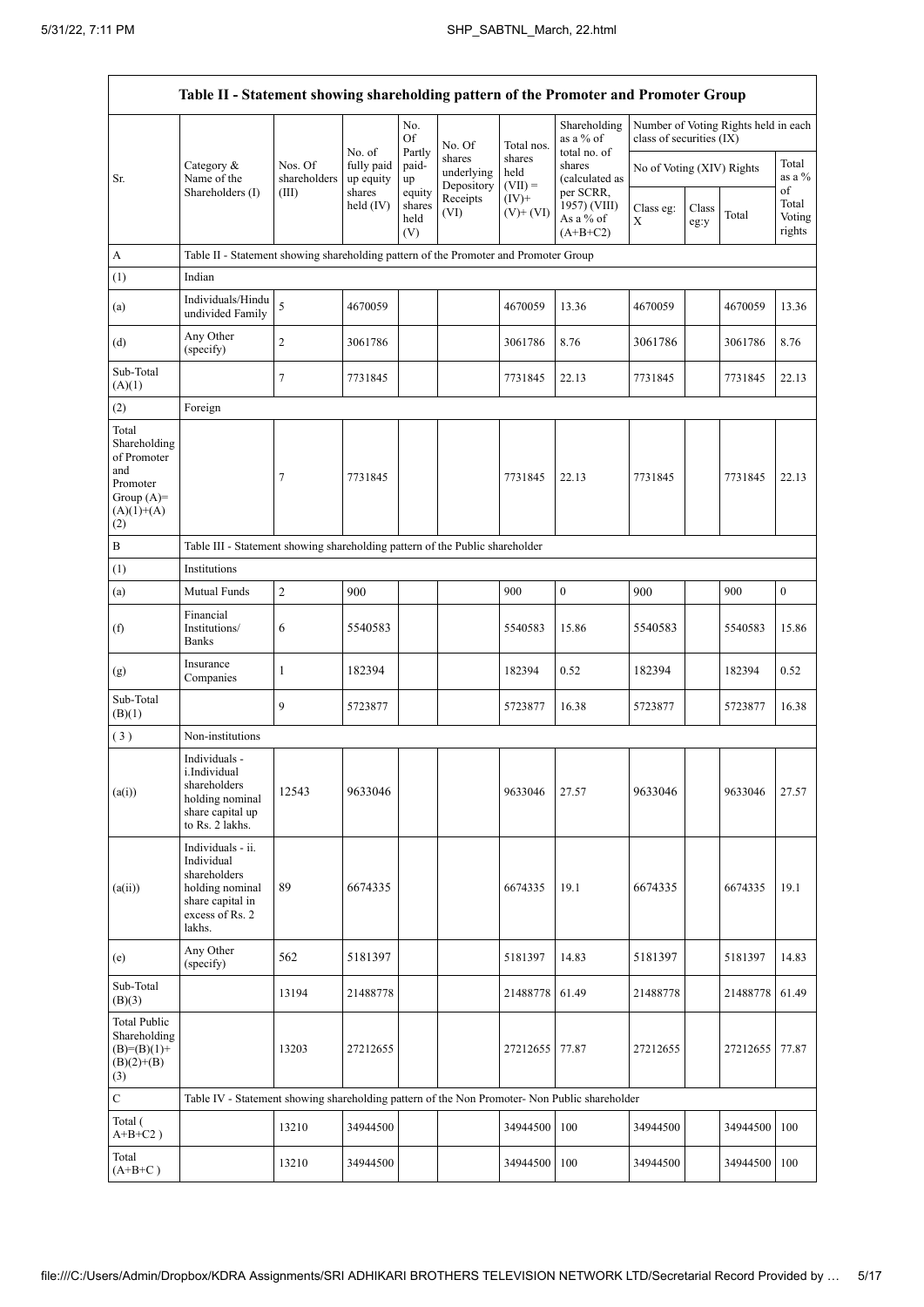$\mathbf{r}$ 

| Table II - Statement showing shareholding pattern of the Promoter and Promoter Group    |                                                                                                                         |                         |                                                           |                                                                                                          |  |                                                  |                                                                     |                                                  |                                           |
|-----------------------------------------------------------------------------------------|-------------------------------------------------------------------------------------------------------------------------|-------------------------|-----------------------------------------------------------|----------------------------------------------------------------------------------------------------------|--|--------------------------------------------------|---------------------------------------------------------------------|--------------------------------------------------|-------------------------------------------|
|                                                                                         | No. Of<br>No. of<br><b>Shares</b><br>Shares<br>Underlying<br>Outstanding<br>convertible<br>securities<br>$(X_i)$<br>(X) | Underlying              | No. Of Shares<br>Underlying<br>Outstanding<br>convertible | Shareholding, as a %<br>assuming full conversion<br>of convertible securities (                          |  | Number of<br>Locked in<br>shares (XII)           | Number of<br>Shares pledged<br>or otherwise<br>encumbered<br>(XIII) |                                                  | Number of<br>equity shares                |
| Sr.                                                                                     |                                                                                                                         | Outstanding<br>Warrants | securities and<br>No. Of<br>Warrants (Xi)<br>(a)          | as a percentage of<br>diluted share capital)<br>$(XI) = (VII)+(X) As a %$<br>No.<br>of $(A+B+C2)$<br>(a) |  | As a<br>$%$ of<br>total<br>Shares<br>held<br>(b) | No. (a)                                                             | As a<br>$%$ of<br>total<br>Shares<br>held<br>(b) | held in<br>dematerialized<br>form $(XIV)$ |
| $\boldsymbol{\mathsf{A}}$                                                               |                                                                                                                         |                         |                                                           | Table II - Statement showing shareholding pattern of the Promoter and Promoter Group                     |  |                                                  |                                                                     |                                                  |                                           |
| (1)                                                                                     | Indian                                                                                                                  |                         |                                                           |                                                                                                          |  |                                                  |                                                                     |                                                  |                                           |
| (a)                                                                                     |                                                                                                                         |                         |                                                           | 13.36                                                                                                    |  |                                                  | 4003800                                                             | 85.733                                           | 4670059                                   |
| (d)                                                                                     |                                                                                                                         |                         |                                                           | 8.76                                                                                                     |  |                                                  | 2382000                                                             | 77.797                                           | 3061786                                   |
| Sub-Total (A)<br>(1)                                                                    |                                                                                                                         |                         |                                                           | 22.13                                                                                                    |  |                                                  | 6385800                                                             | 82.59                                            | 7731845                                   |
| (2)                                                                                     | Foreign                                                                                                                 |                         |                                                           |                                                                                                          |  |                                                  |                                                                     |                                                  |                                           |
| Total<br>Shareholding<br>of Promoter<br>and Promoter<br>Group $(A)=$<br>$(A)(1)+(A)(2)$ |                                                                                                                         |                         |                                                           | 22.13                                                                                                    |  |                                                  | 6385800 82.59                                                       |                                                  | 7731845                                   |
| $\, {\bf B}$                                                                            |                                                                                                                         |                         |                                                           | Table III - Statement showing shareholding pattern of the Public shareholder                             |  |                                                  |                                                                     |                                                  |                                           |
| (1)                                                                                     | Institutions                                                                                                            |                         |                                                           |                                                                                                          |  |                                                  |                                                                     |                                                  |                                           |
| (a)                                                                                     |                                                                                                                         |                         |                                                           | $\mathbf{0}$                                                                                             |  |                                                  |                                                                     |                                                  | 900                                       |
| (f)                                                                                     |                                                                                                                         |                         |                                                           | 15.86                                                                                                    |  |                                                  |                                                                     |                                                  | 5540583                                   |
| (g)                                                                                     |                                                                                                                         |                         |                                                           | 0.52                                                                                                     |  |                                                  |                                                                     |                                                  | 182394                                    |
| Sub-Total (B)<br>(1)                                                                    |                                                                                                                         |                         |                                                           | 16.38                                                                                                    |  |                                                  |                                                                     |                                                  | 5723877                                   |
| (3)                                                                                     | Non-institutions                                                                                                        |                         |                                                           |                                                                                                          |  |                                                  |                                                                     |                                                  |                                           |
| (a(i))                                                                                  |                                                                                                                         |                         |                                                           | 27.57                                                                                                    |  |                                                  |                                                                     |                                                  | 9607501                                   |
| (a(ii))                                                                                 |                                                                                                                         |                         |                                                           | 19.1                                                                                                     |  |                                                  |                                                                     |                                                  | 6674335                                   |
| (e)                                                                                     |                                                                                                                         |                         |                                                           | 14.83                                                                                                    |  |                                                  |                                                                     |                                                  | 5181397                                   |
| Sub-Total (B)<br>(3)                                                                    |                                                                                                                         |                         |                                                           | 61.49                                                                                                    |  |                                                  |                                                                     |                                                  | 21463233                                  |
| Total Public<br>Shareholding<br>$(B)=(B)(1)+$<br>$(B)(2)+(B)(3)$                        |                                                                                                                         |                         |                                                           | 77.87                                                                                                    |  |                                                  |                                                                     |                                                  | 27187110                                  |
| ${\bf C}$                                                                               |                                                                                                                         |                         |                                                           | Table IV - Statement showing shareholding pattern of the Non Promoter- Non Public shareholder            |  |                                                  |                                                                     |                                                  |                                           |
| Total (<br>$A+B+C2$ )                                                                   |                                                                                                                         |                         |                                                           | 100                                                                                                      |  |                                                  |                                                                     |                                                  | 34918955                                  |
| Total<br>$(A+B+C)$                                                                      |                                                                                                                         |                         |                                                           | 100                                                                                                      |  |                                                  | 6385800                                                             | 18.27                                            | 34918955                                  |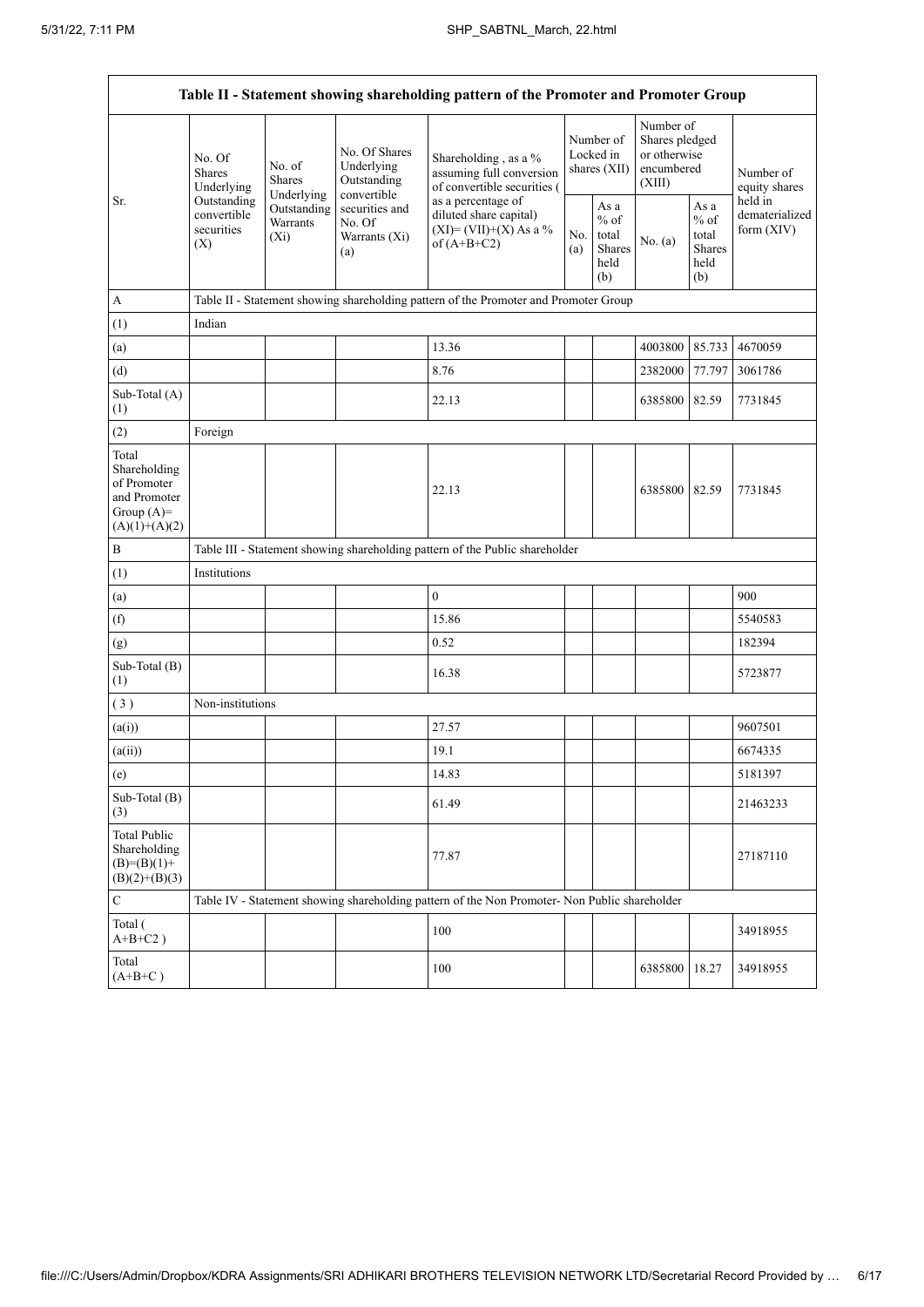| Individuals/Hindu undivided Family                                                                                                                                                       |                              |                                                               |                                                      |                                               |                                                       |                          |  |  |  |
|------------------------------------------------------------------------------------------------------------------------------------------------------------------------------------------|------------------------------|---------------------------------------------------------------|------------------------------------------------------|-----------------------------------------------|-------------------------------------------------------|--------------------------|--|--|--|
| Searial No.                                                                                                                                                                              | 1                            | $\mathfrak{2}$                                                | 3                                                    | 4                                             | 5                                                     |                          |  |  |  |
| Name of the<br>Shareholders (I)                                                                                                                                                          | <b>BINDU</b><br><b>RAMAN</b> | <b>HEEREN</b><br><b>NAVNITLAL</b><br><b>ADHIKARI</b>          | <b>SWATI</b><br><b>HIRENKUMAR</b><br><b>ADHIKARI</b> | <b>GAUTAM</b><br><b>NAVNITLAL</b><br>ADHIKARI | <b>MARKAND</b><br><b>NAVNITLAL</b><br><b>ADHIKARI</b> | Click here<br>to go back |  |  |  |
| PAN(II)                                                                                                                                                                                  | AAEPR0138G                   | ABCPA3999F                                                    | AFIPA0251Q                                           | AACPA0167G                                    | AACPA0168K                                            | Total                    |  |  |  |
| No. of fully paid<br>up equity shares<br>held (IV)                                                                                                                                       | 500                          | 500                                                           | 500                                                  | 2178829                                       | 2489730                                               | 4670059                  |  |  |  |
| No. Of Partly paid-<br>up equity shares<br>held (V)                                                                                                                                      |                              |                                                               |                                                      |                                               |                                                       |                          |  |  |  |
| No. Of shares<br>underlying<br>Depository<br>Receipts (VI)                                                                                                                               |                              |                                                               |                                                      |                                               |                                                       |                          |  |  |  |
| Total nos. shares<br>held $(VII) = (IV) +$<br>$(V)+(VI)$                                                                                                                                 | 500                          | 500                                                           | 500                                                  | 2178829                                       | 2489730                                               | 4670059                  |  |  |  |
| Shareholding as a<br>% of total no. of<br>shares (calculated<br>as per SCRR,<br>1957) (VIII) As a<br>% of $(A+B+C2)$                                                                     | $\mathbf{0}$                 | $\boldsymbol{0}$                                              | $\boldsymbol{0}$                                     | 6.24                                          | 7.12                                                  | 13.36                    |  |  |  |
|                                                                                                                                                                                          |                              | Number of Voting Rights held in each class of securities (IX) |                                                      |                                               |                                                       |                          |  |  |  |
| Class eg:X                                                                                                                                                                               | 500                          | 500                                                           | 500                                                  | 2178829                                       | 2489730                                               | 4670059                  |  |  |  |
| Class eg:y                                                                                                                                                                               |                              |                                                               |                                                      |                                               |                                                       |                          |  |  |  |
| Total                                                                                                                                                                                    | 500                          | 500                                                           | 500                                                  | 2178829                                       | 2489730                                               | 4670059                  |  |  |  |
| Total as a % of<br>Total Voting rights                                                                                                                                                   | $\overline{0}$               | $\boldsymbol{0}$                                              | $\boldsymbol{0}$                                     | 6.24                                          | 7.12                                                  | 13.36                    |  |  |  |
| No. Of Shares<br>Underlying<br>Outstanding<br>convertible<br>securities (X)                                                                                                              |                              |                                                               |                                                      |                                               |                                                       |                          |  |  |  |
| No. of Shares<br>Underlying<br>Outstanding<br>Warrants (Xi)                                                                                                                              |                              |                                                               |                                                      |                                               |                                                       |                          |  |  |  |
| No. Of Shares<br>Underlying<br>Outstanding<br>convertible<br>securities and No.<br>Of Warrants (Xi)<br>(a)                                                                               |                              |                                                               |                                                      |                                               |                                                       |                          |  |  |  |
| Shareholding, as a<br>% assuming full<br>conversion of<br>convertible<br>securities (as a<br>percentage of<br>diluted share<br>capital) (XI)=<br>$(VII)+(Xi)(a)$ As a<br>% of $(A+B+C2)$ | $\boldsymbol{0}$             | $\boldsymbol{0}$                                              | $\boldsymbol{0}$                                     | 6.24                                          | 7.12                                                  | 13.36                    |  |  |  |
| Number of Locked in shares (XII)                                                                                                                                                         |                              |                                                               |                                                      |                                               |                                                       |                          |  |  |  |
| No. (a)                                                                                                                                                                                  |                              |                                                               |                                                      |                                               |                                                       |                          |  |  |  |
| As a $\%$ of total<br>Shares held (b)                                                                                                                                                    |                              |                                                               |                                                      |                                               |                                                       |                          |  |  |  |
|                                                                                                                                                                                          |                              | Number of Shares pledged or otherwise encumbered (XIII)       |                                                      |                                               |                                                       |                          |  |  |  |
| No. $(a)$                                                                                                                                                                                | $\boldsymbol{0}$             | $\boldsymbol{0}$                                              | $\boldsymbol{0}$                                     | 2035700                                       | 1968100                                               | 4003800                  |  |  |  |
| As a % of total<br>Shares held (b)                                                                                                                                                       | $\overline{0}$               | $\boldsymbol{0}$                                              | $\boldsymbol{0}$                                     | 93.43                                         | 79.05                                                 | 85.73                    |  |  |  |
| Number of equity<br>shares held in<br>dematerialized<br>form (XIV)                                                                                                                       | 500                          | 500                                                           | 500                                                  | 2178829                                       | 2489730                                               | 4670059                  |  |  |  |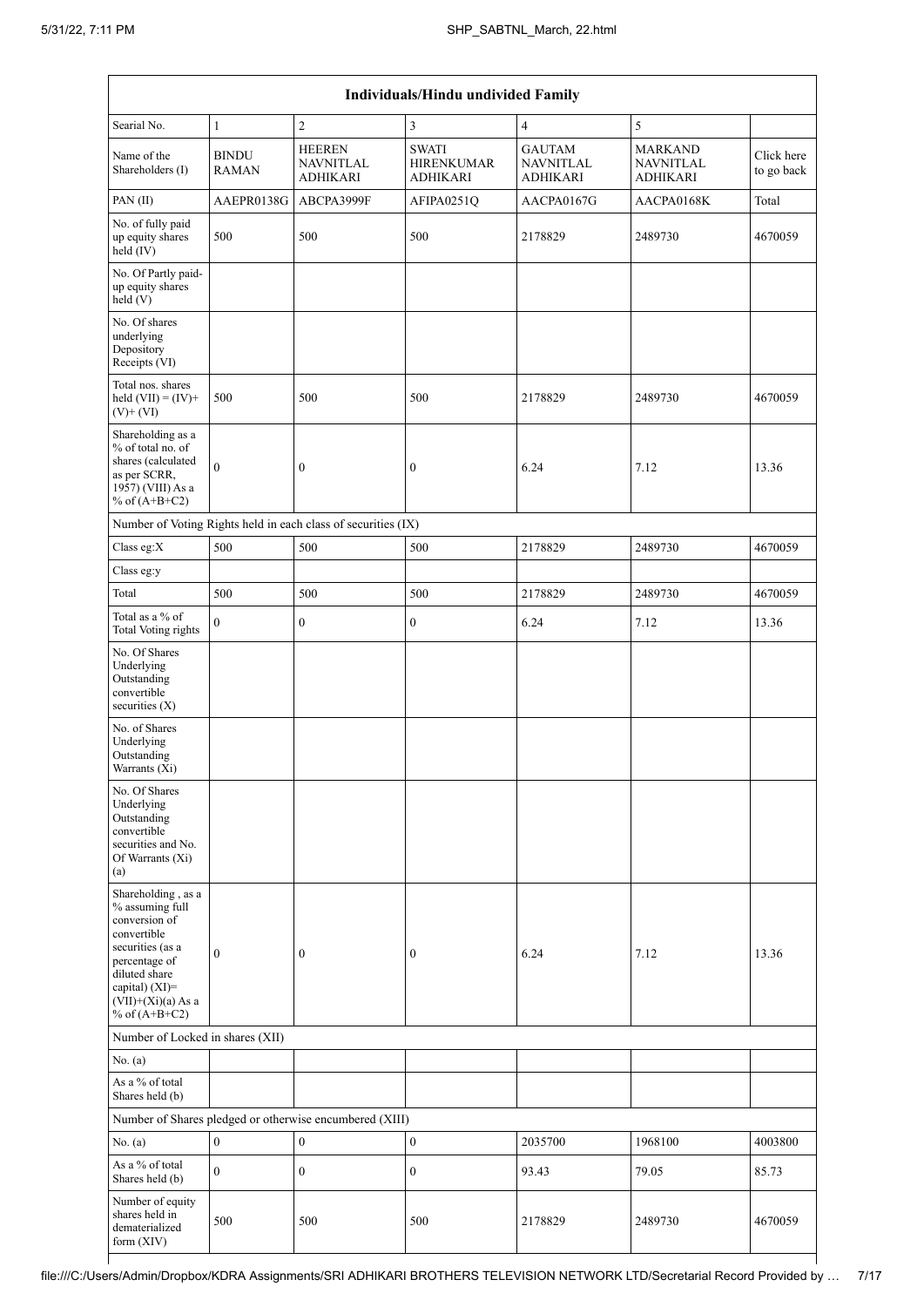| Reason for not providing PAN    |                   |                |                |          |          |  |  |
|---------------------------------|-------------------|----------------|----------------|----------|----------|--|--|
| Reason for not<br>providing PAN |                   |                |                |          |          |  |  |
| Shareholder type                | Promoter<br>Group | Promoter Group | Promoter Group | Promoter | Promoter |  |  |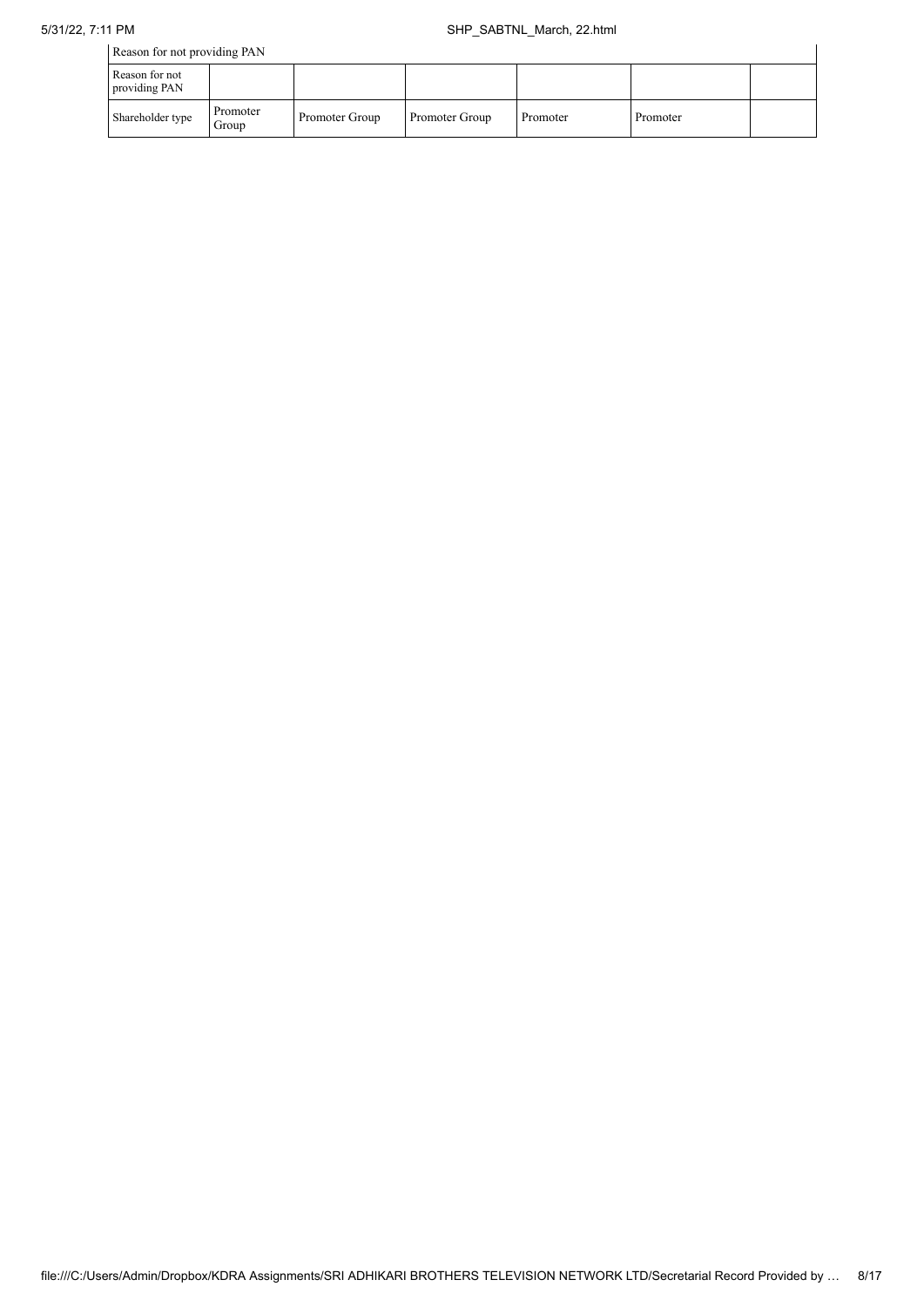| Any Other (specify)                                                                                                                                                                  |                                                               |                                       |                       |  |  |  |  |  |
|--------------------------------------------------------------------------------------------------------------------------------------------------------------------------------------|---------------------------------------------------------------|---------------------------------------|-----------------------|--|--|--|--|--|
| Searial No.                                                                                                                                                                          | $\mathbf{1}$                                                  | $\overline{2}$                        |                       |  |  |  |  |  |
| Category                                                                                                                                                                             | <b>Bodies Corporate</b>                                       | <b>Bodies Corporate</b>               | Click here to go back |  |  |  |  |  |
| Name of the<br>Shareholders (I)                                                                                                                                                      | PRIME GLOBAL MEDIA PRIVATE LTD                                | <b>GLOBAL SHOWBIZ PRIVATE LIMITED</b> |                       |  |  |  |  |  |
| PAN(II)                                                                                                                                                                              | AAHCP2973K                                                    | AAFCG0322H                            | Total                 |  |  |  |  |  |
| No. of the<br>Shareholders (I)                                                                                                                                                       | $\mathbf{1}$                                                  | $\mathbf{1}$                          | $\overline{c}$        |  |  |  |  |  |
| No. of fully paid<br>up equity shares<br>held (IV)                                                                                                                                   | 1161786                                                       | 1900000                               | 3061786               |  |  |  |  |  |
| No. Of Partly paid-<br>up equity shares<br>held (V)                                                                                                                                  |                                                               |                                       |                       |  |  |  |  |  |
| No. Of shares<br>underlying<br>Depository<br>Receipts (VI)                                                                                                                           |                                                               |                                       |                       |  |  |  |  |  |
| Total nos. shares<br>held $(VII) = (IV) +$<br>$(V)+(VI)$                                                                                                                             | 1161786                                                       | 1900000                               | 3061786               |  |  |  |  |  |
| Shareholding as a<br>% of total no. of<br>shares (calculated<br>as per SCRR,<br>1957) (VIII) As a<br>% of $(A+B+C2)$                                                                 | 3.32                                                          | 5.44                                  | 8.76                  |  |  |  |  |  |
|                                                                                                                                                                                      | Number of Voting Rights held in each class of securities (IX) |                                       |                       |  |  |  |  |  |
| Class eg: X                                                                                                                                                                          | 1161786                                                       | 1900000                               | 3061786               |  |  |  |  |  |
| Class eg:y                                                                                                                                                                           |                                                               |                                       |                       |  |  |  |  |  |
| Total                                                                                                                                                                                | 1161786                                                       | 1900000                               | 3061786               |  |  |  |  |  |
| Total as a % of<br>Total Voting rights                                                                                                                                               | 3.32                                                          | 5.44                                  | 8.76                  |  |  |  |  |  |
| No. Of Shares<br>Underlying<br>Outstanding<br>convertible<br>securities $(X)$                                                                                                        |                                                               |                                       |                       |  |  |  |  |  |
| No. of Shares<br>Underlying<br>Outstanding<br>Warrants (Xi)                                                                                                                          |                                                               |                                       |                       |  |  |  |  |  |
| No. Of Shares<br>Underlying<br>Outstanding<br>convertible<br>securities and No.<br>Of Warrants (Xi)<br>(a)                                                                           |                                                               |                                       |                       |  |  |  |  |  |
| Shareholding, as a<br>% assuming full<br>conversion of<br>convertible<br>securities (as a<br>percentage of<br>diluted share<br>capital) (XI)=<br>$(VII)+(X)$ As a %<br>of $(A+B+C2)$ | 3.32                                                          | 5.44                                  | 8.76                  |  |  |  |  |  |
| Number of Locked in shares (XII)                                                                                                                                                     |                                                               |                                       |                       |  |  |  |  |  |
| No. (a)                                                                                                                                                                              |                                                               |                                       |                       |  |  |  |  |  |
| As a % of total<br>Shares held (b)                                                                                                                                                   |                                                               |                                       |                       |  |  |  |  |  |
|                                                                                                                                                                                      | Number of Shares pledged or otherwise encumbered (XIII)       |                                       |                       |  |  |  |  |  |
| No. (a)                                                                                                                                                                              | 757000                                                        | 1625000                               | 2382000               |  |  |  |  |  |
| As a % of total<br>Shares held (b)                                                                                                                                                   | 65.16                                                         | 85.53                                 | 77.8                  |  |  |  |  |  |
| Number of equity                                                                                                                                                                     | 1161786                                                       | 1900000                               | 3061786               |  |  |  |  |  |

file:///C:/Users/Admin/Dropbox/KDRA Assignments/SRI ADHIKARI BROTHERS TELEVISION NETWORK LTD/Secretarial Record Provided by … 9/17

 $\mathbf{I}$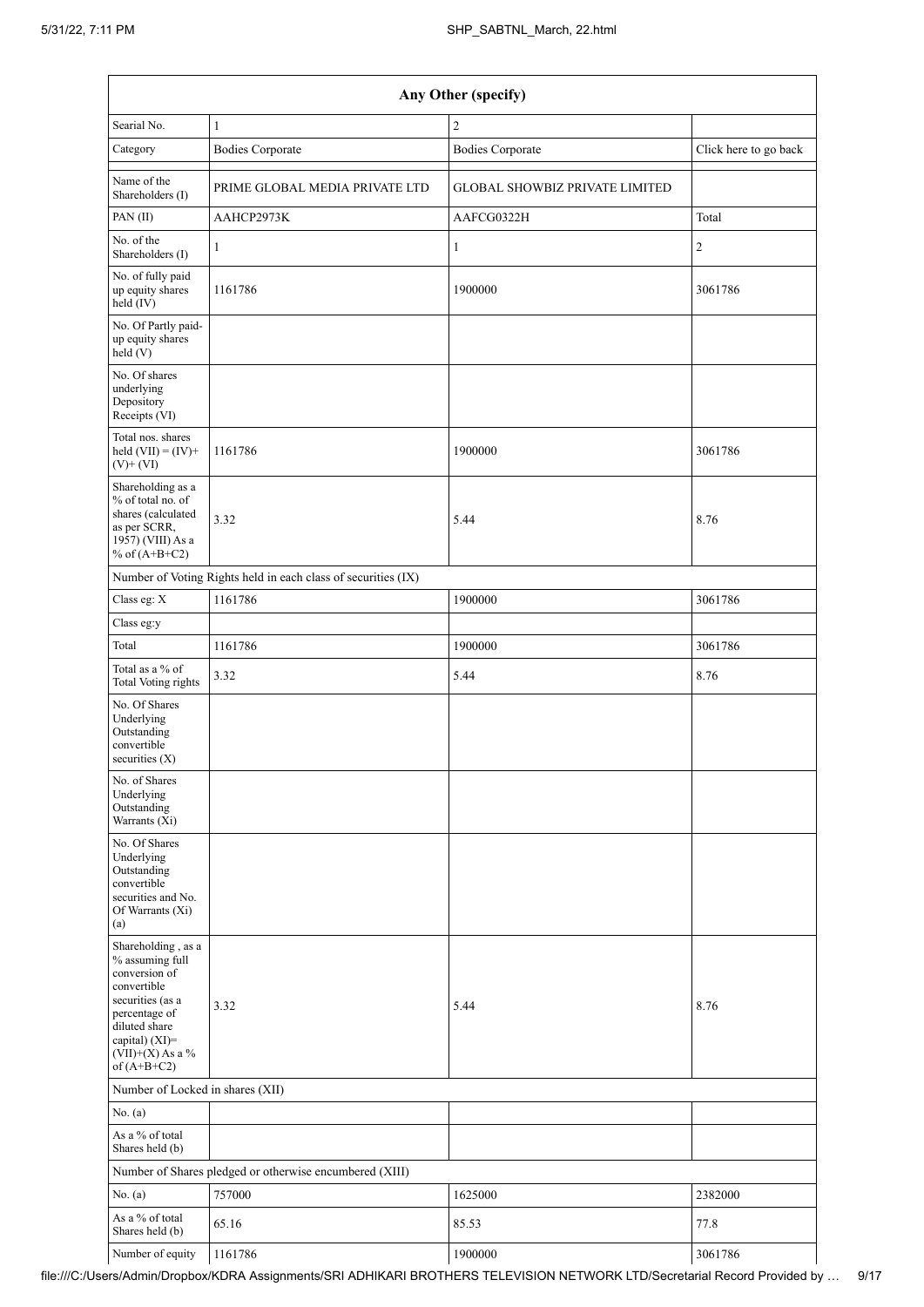## 5/31/22, 7:11 PM SHP\_SABTNL\_March, 22.html

| shares held in<br>dematerialized<br>form $(XIV)$ |                |                |  |  |  |  |  |
|--------------------------------------------------|----------------|----------------|--|--|--|--|--|
| Reason for not providing PAN                     |                |                |  |  |  |  |  |
| Reason for not<br>providing PAN                  |                |                |  |  |  |  |  |
| Shareholder type                                 | Promoter Group | Promoter Group |  |  |  |  |  |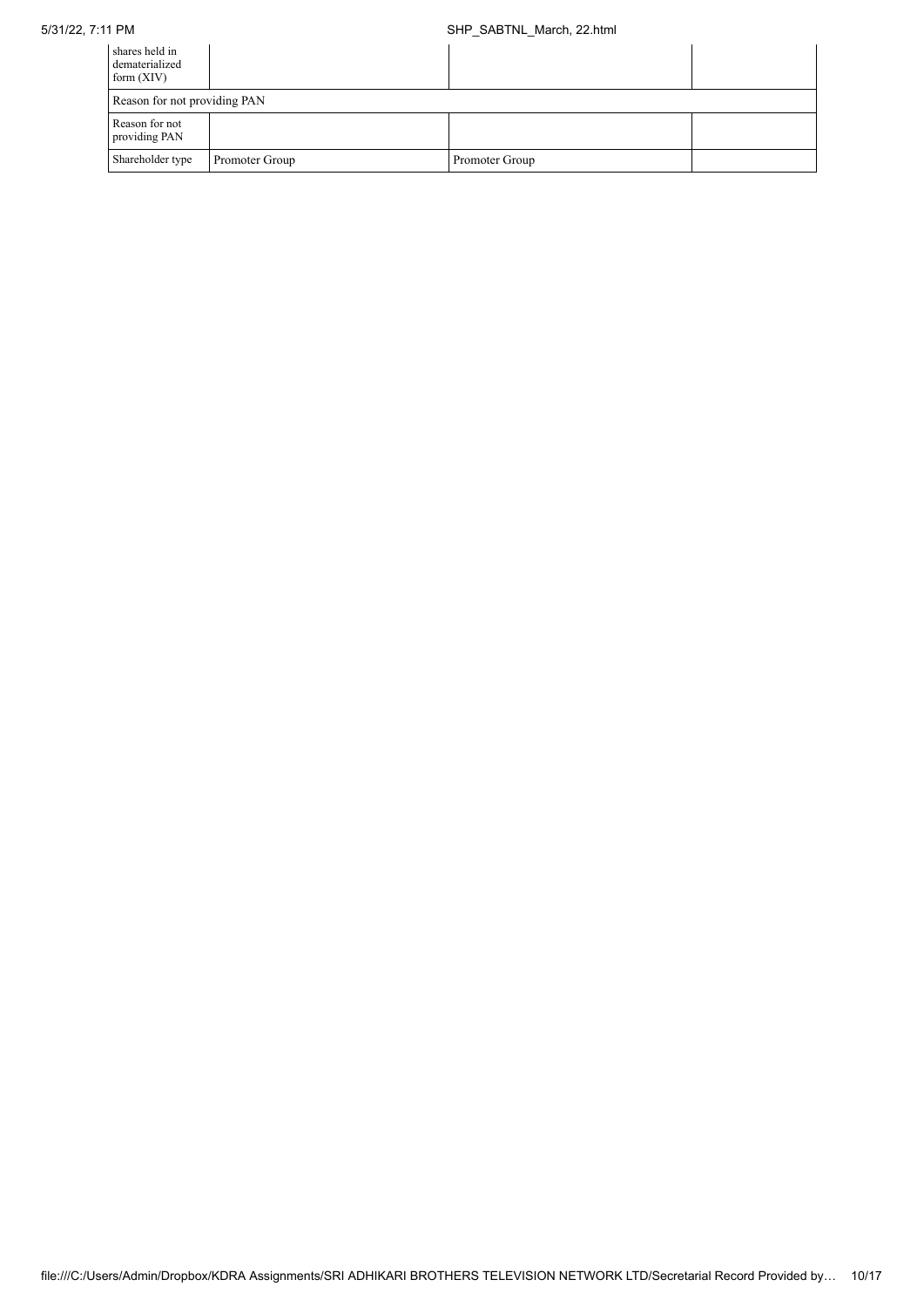| <b>Financial Institutions/ Banks</b>                                                                                                                                                 |                                                               |                             |                       |  |  |  |  |  |  |
|--------------------------------------------------------------------------------------------------------------------------------------------------------------------------------------|---------------------------------------------------------------|-----------------------------|-----------------------|--|--|--|--|--|--|
| Searial No.                                                                                                                                                                          | $\mathbf{1}$                                                  | $\overline{2}$              |                       |  |  |  |  |  |  |
| Name of the<br>Shareholders (I)                                                                                                                                                      | PUNJAB NATIONAL BANK                                          | <b>INDIAN OVERSEAS BANK</b> | Click here to go back |  |  |  |  |  |  |
| PAN(II)                                                                                                                                                                              | AAACP0165G                                                    | AAACI1223J                  | Total                 |  |  |  |  |  |  |
| No. of fully paid<br>up equity shares<br>held (IV)                                                                                                                                   | 1240000                                                       | 4172500                     | 5412500               |  |  |  |  |  |  |
| No. Of Partly paid-<br>up equity shares<br>held (V)                                                                                                                                  |                                                               |                             |                       |  |  |  |  |  |  |
| No. Of shares<br>underlying<br>Depository<br>Receipts (VI)                                                                                                                           |                                                               |                             |                       |  |  |  |  |  |  |
| Total nos. shares<br>held $(VII) = (IV) +$<br>$(V)+(VI)$                                                                                                                             | 1240000                                                       | 4172500                     | 5412500               |  |  |  |  |  |  |
| Shareholding as a<br>% of total no. of<br>shares (calculated<br>as per SCRR,<br>1957) (VIII) As a<br>% of $(A+B+C2)$                                                                 | 3.55                                                          | 11.94                       | 15.49                 |  |  |  |  |  |  |
|                                                                                                                                                                                      | Number of Voting Rights held in each class of securities (IX) |                             |                       |  |  |  |  |  |  |
| Class eg: X                                                                                                                                                                          | 1240000                                                       | 4172500                     | 5412500               |  |  |  |  |  |  |
| Class eg:y                                                                                                                                                                           |                                                               |                             |                       |  |  |  |  |  |  |
| Total                                                                                                                                                                                | 1240000                                                       | 4172500                     | 5412500               |  |  |  |  |  |  |
| Total as a % of<br><b>Total Voting rights</b>                                                                                                                                        | 3.55                                                          | 11.94                       | 15.49                 |  |  |  |  |  |  |
| No. Of Shares<br>Underlying<br>Outstanding<br>convertible<br>securities $(X)$                                                                                                        |                                                               |                             |                       |  |  |  |  |  |  |
| No. of Shares<br>Underlying<br>Outstanding<br>Warrants (Xi)                                                                                                                          |                                                               |                             |                       |  |  |  |  |  |  |
| No. Of Shares<br>Underlying<br>Outstanding<br>convertible<br>securities and No.<br>Of Warrants (Xi)<br>(a)                                                                           |                                                               |                             |                       |  |  |  |  |  |  |
| Shareholding, as a<br>% assuming full<br>conversion of<br>convertible<br>securities (as a<br>percentage of<br>diluted share<br>capital) (XI)=<br>$(VII)+(X)$ As a %<br>of $(A+B+C2)$ | 3.55                                                          | 11.94                       | 15.49                 |  |  |  |  |  |  |
| Number of Locked in shares (XII)                                                                                                                                                     |                                                               |                             |                       |  |  |  |  |  |  |
| No. (a)                                                                                                                                                                              |                                                               |                             |                       |  |  |  |  |  |  |
| As a % of total<br>Shares held (b)                                                                                                                                                   |                                                               |                             |                       |  |  |  |  |  |  |
| Number of equity<br>shares held in<br>dematerialized<br>form $(XIV)$                                                                                                                 | 1240000                                                       | 4172500                     | 5412500               |  |  |  |  |  |  |
| Reason for not providing PAN                                                                                                                                                         |                                                               |                             |                       |  |  |  |  |  |  |
| Reason for not<br>providing PAN                                                                                                                                                      |                                                               |                             |                       |  |  |  |  |  |  |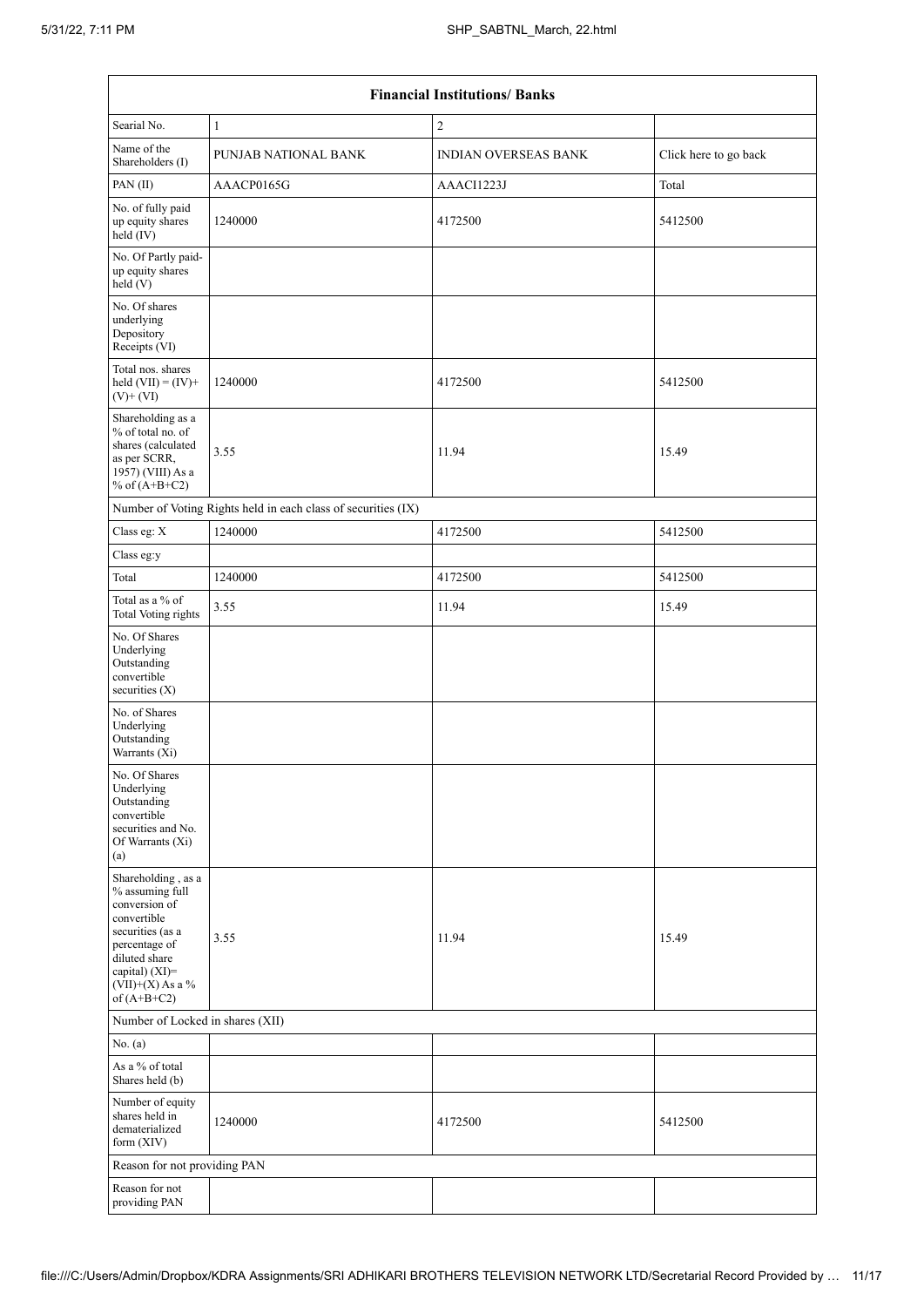$\overline{\phantom{a}}$ 

| Individuals - ii. Individual shareholders holding nominal share capital in excess of Rs. 2 lakhs.                                                                                    |                                                               |                                  |                                             |                          |  |  |  |  |  |
|--------------------------------------------------------------------------------------------------------------------------------------------------------------------------------------|---------------------------------------------------------------|----------------------------------|---------------------------------------------|--------------------------|--|--|--|--|--|
| Searial No.                                                                                                                                                                          | $\mathbf{1}$                                                  | $\sqrt{2}$                       | 3                                           |                          |  |  |  |  |  |
| Name of the<br>Shareholders (I)                                                                                                                                                      | <b>JETINDER SINGH</b><br><b>GOURI</b>                         | <b>RASHESH</b><br><b>PUROHIT</b> | RAMCHANDRA PRABODHCHANDRA<br><b>PUROHIT</b> | Click here to go<br>back |  |  |  |  |  |
| PAN (II)                                                                                                                                                                             | AADPG4778Q                                                    | ADQPP1270Q                       | AFVPP7326J                                  | Total                    |  |  |  |  |  |
| No. of fully paid<br>up equity shares<br>held (IV)                                                                                                                                   | 430669                                                        | 502780                           | 1309867                                     | 2243316                  |  |  |  |  |  |
| No. Of Partly paid-<br>up equity shares<br>held (V)                                                                                                                                  |                                                               |                                  |                                             |                          |  |  |  |  |  |
| No. Of shares<br>underlying<br>Depository<br>Receipts (VI)                                                                                                                           |                                                               |                                  |                                             |                          |  |  |  |  |  |
| Total nos. shares<br>held $(VII) = (IV) +$<br>$(V)$ + $(VI)$                                                                                                                         | 430669                                                        | 502780                           | 1309867                                     | 2243316                  |  |  |  |  |  |
| Shareholding as a<br>% of total no. of<br>shares (calculated<br>as per SCRR,<br>1957) (VIII) As a<br>% of $(A+B+C2)$                                                                 | 1.23                                                          | 1.44                             | 3.75                                        | 6.42                     |  |  |  |  |  |
|                                                                                                                                                                                      | Number of Voting Rights held in each class of securities (IX) |                                  |                                             |                          |  |  |  |  |  |
| Class eg: X                                                                                                                                                                          | 430669                                                        | 502780                           | 1309867                                     | 2243316                  |  |  |  |  |  |
| Class eg:y                                                                                                                                                                           |                                                               |                                  |                                             |                          |  |  |  |  |  |
| Total                                                                                                                                                                                | 430669                                                        | 502780                           | 1309867                                     | 2243316                  |  |  |  |  |  |
| Total as a % of<br><b>Total Voting rights</b>                                                                                                                                        | 1.23                                                          | 1.44                             | 3.75                                        | 6.42                     |  |  |  |  |  |
| No. Of Shares<br>Underlying<br>Outstanding<br>convertible<br>securities (X)                                                                                                          |                                                               |                                  |                                             |                          |  |  |  |  |  |
| No. of Shares<br>Underlying<br>Outstanding<br>Warrants (Xi)                                                                                                                          |                                                               |                                  |                                             |                          |  |  |  |  |  |
| No. Of Shares<br>Underlying<br>Outstanding<br>convertible<br>securities and No.<br>Of Warrants (Xi)<br>(a)                                                                           |                                                               |                                  |                                             |                          |  |  |  |  |  |
| Shareholding, as a<br>% assuming full<br>conversion of<br>convertible<br>securities (as a<br>percentage of<br>diluted share<br>capital) (XI)=<br>$(VII)+(X)$ As a %<br>of $(A+B+C2)$ | 1.23                                                          | 1.44                             | 3.75                                        | 6.42                     |  |  |  |  |  |
| Number of Locked in shares (XII)                                                                                                                                                     |                                                               |                                  |                                             |                          |  |  |  |  |  |
| No. (a)                                                                                                                                                                              |                                                               |                                  |                                             |                          |  |  |  |  |  |
| As a % of total<br>Shares held (b)                                                                                                                                                   |                                                               |                                  |                                             |                          |  |  |  |  |  |
| Number of equity<br>shares held in<br>dematerialized<br>form (XIV)                                                                                                                   | 430669                                                        | 502780                           | 1309867                                     | 2243316                  |  |  |  |  |  |
| Reason for not providing PAN                                                                                                                                                         |                                                               |                                  |                                             |                          |  |  |  |  |  |
| Reason for not<br>providing PAN                                                                                                                                                      |                                                               |                                  |                                             |                          |  |  |  |  |  |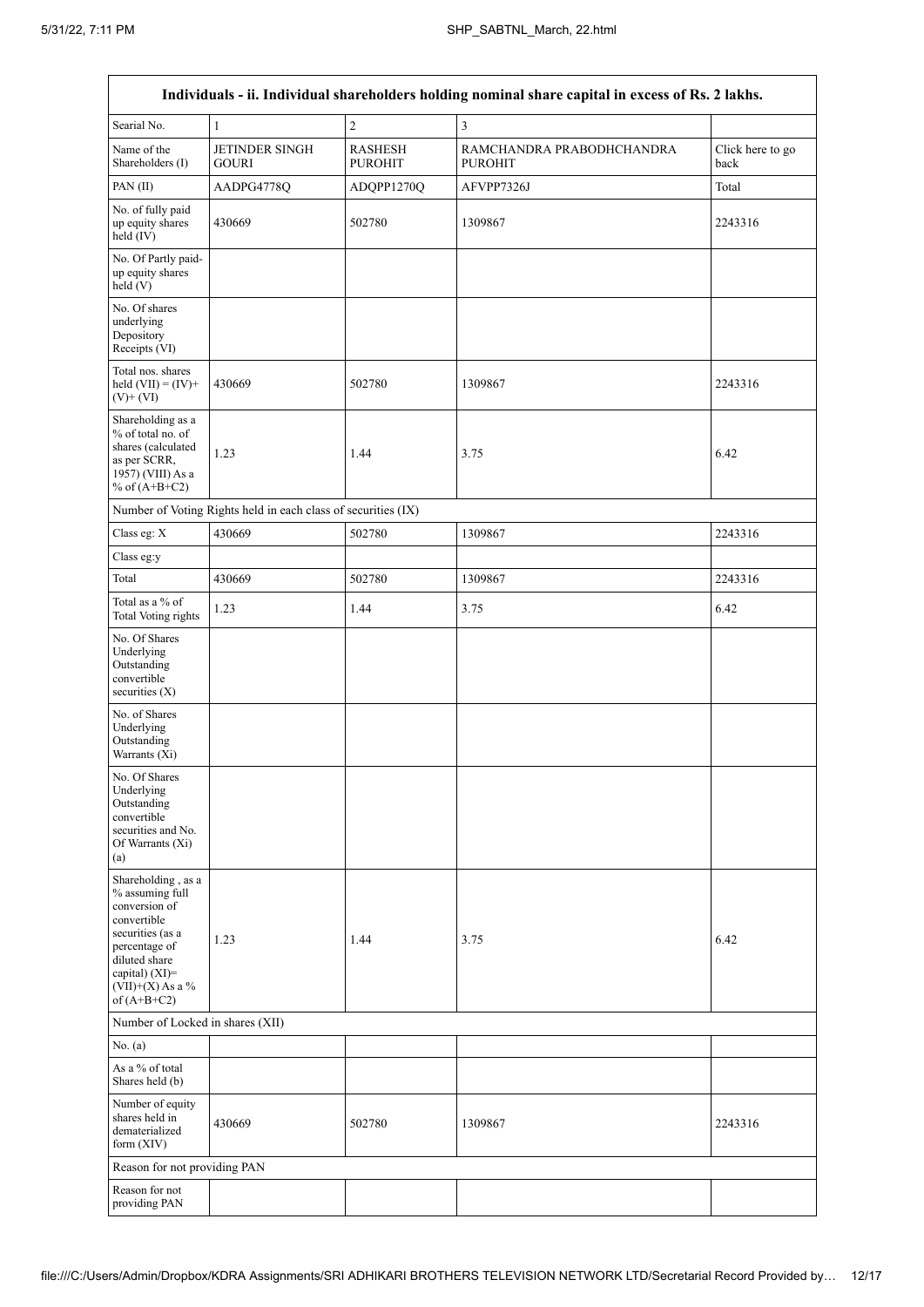| Any Other (specify)                                                                                                                                                                  |                  |                |                     |                              |            |                                                         |                                                         |
|--------------------------------------------------------------------------------------------------------------------------------------------------------------------------------------|------------------|----------------|---------------------|------------------------------|------------|---------------------------------------------------------|---------------------------------------------------------|
| Searial No.                                                                                                                                                                          | $\mathbf{1}$     | $\overline{c}$ | 3                   | $\overline{4}$               | 5          | 6                                                       | $\overline{7}$                                          |
| Category                                                                                                                                                                             | Trusts           | <b>IEPF</b>    | Clearing<br>Members | Non-Resident<br>Indian (NRI) | <b>HUF</b> | <b>Bodies Corporate</b>                                 | <b>Bodies Corporate</b>                                 |
| Category / More<br>than 1 percentage                                                                                                                                                 | Category         | Category       | Category            | Category                     | Category   | More than 1 percentage of<br>shareholding               | More than 1 percentage of<br>shareholding               |
| Name of the<br>Shareholders (I)                                                                                                                                                      |                  |                |                     |                              |            | <b>KALASH TRADING AND</b><br><b>INVESTMENTS PVT LTD</b> | <b>ARANAV TRADING AND</b><br><b>INVESTMENTS PVT LTD</b> |
| PAN(II)                                                                                                                                                                              |                  |                |                     |                              |            | AADCA9253D                                              | AAACB2784P                                              |
| No. of the<br>Shareholders (I)                                                                                                                                                       | $\overline{c}$   | 1              | 14                  | 76                           | 354        | 1                                                       | 1                                                       |
| No. of fully paid<br>up equity shares<br>held (IV)                                                                                                                                   | 561              | 32765          | 40848               | 357922                       | 474835     | 1500000                                                 | 2318214                                                 |
| No. Of Partly paid-<br>up equity shares<br>held (V)                                                                                                                                  |                  |                |                     |                              |            |                                                         |                                                         |
| No. Of shares<br>underlying<br>Depository<br>Receipts (VI)                                                                                                                           |                  |                |                     |                              |            |                                                         |                                                         |
| Total nos. shares<br>held $(VII) = (IV) +$<br>$(V)$ + $(VI)$                                                                                                                         | 561              | 32765          | 40848               | 357922                       | 474835     | 1500000                                                 | 2318214                                                 |
| Shareholding as a<br>% of total no. of<br>shares (calculated<br>as per SCRR,<br>1957) (VIII) As a<br>% of $(A+B+C2)$                                                                 | $\theta$         | 0.09           | 0.12                | 1.02                         | 1.36       | 4.29                                                    | 6.63                                                    |
| Number of Voting Rights held in each class of securities (IX)                                                                                                                        |                  |                |                     |                              |            |                                                         |                                                         |
| Class eg: X                                                                                                                                                                          | 561              | 32765          | 40848               | 357922                       | 474835     | 1500000                                                 | 2318214                                                 |
| Class eg:y                                                                                                                                                                           |                  |                |                     |                              |            |                                                         |                                                         |
| Total                                                                                                                                                                                | 561              | 32765          | 40848               | 357922                       | 474835     | 1500000                                                 | 2318214                                                 |
| Total as a % of<br><b>Total Voting rights</b>                                                                                                                                        | $\mathbf{0}$     | 0.09           | 0.12                | 1.02                         | 1.36       | 4.29                                                    | 6.63                                                    |
| No. Of Shares<br>Underlying<br>Outstanding<br>convertible<br>securities (X)                                                                                                          |                  |                |                     |                              |            |                                                         |                                                         |
| No. of Shares<br>Underlying<br>Outstanding<br>Warrants (Xi)                                                                                                                          |                  |                |                     |                              |            |                                                         |                                                         |
| No. Of Shares<br>Underlying<br>Outstanding<br>convertible<br>securities and No.<br>Of Warrants (Xi)<br>(a)                                                                           |                  |                |                     |                              |            |                                                         |                                                         |
| Shareholding, as a<br>% assuming full<br>conversion of<br>convertible<br>securities (as a<br>percentage of<br>diluted share<br>capital) (XI)=<br>$(VII)+(X)$ As a %<br>of $(A+B+C2)$ | $\boldsymbol{0}$ | 0.09           | 0.12                | 1.02                         | 1.36       | 4.29                                                    | 6.63                                                    |
| Number of Locked in shares (XII)                                                                                                                                                     |                  |                |                     |                              |            |                                                         |                                                         |
| No. (a)                                                                                                                                                                              |                  |                |                     |                              |            |                                                         |                                                         |
| As a % of total<br>Shares held (b)                                                                                                                                                   |                  |                |                     |                              |            |                                                         |                                                         |
| Number of equity<br>shares held in<br>dematerialized<br>form (XIV)                                                                                                                   | 561              | 32765          | 40848               | 357922                       | 474835     | 1500000                                                 | 2318214                                                 |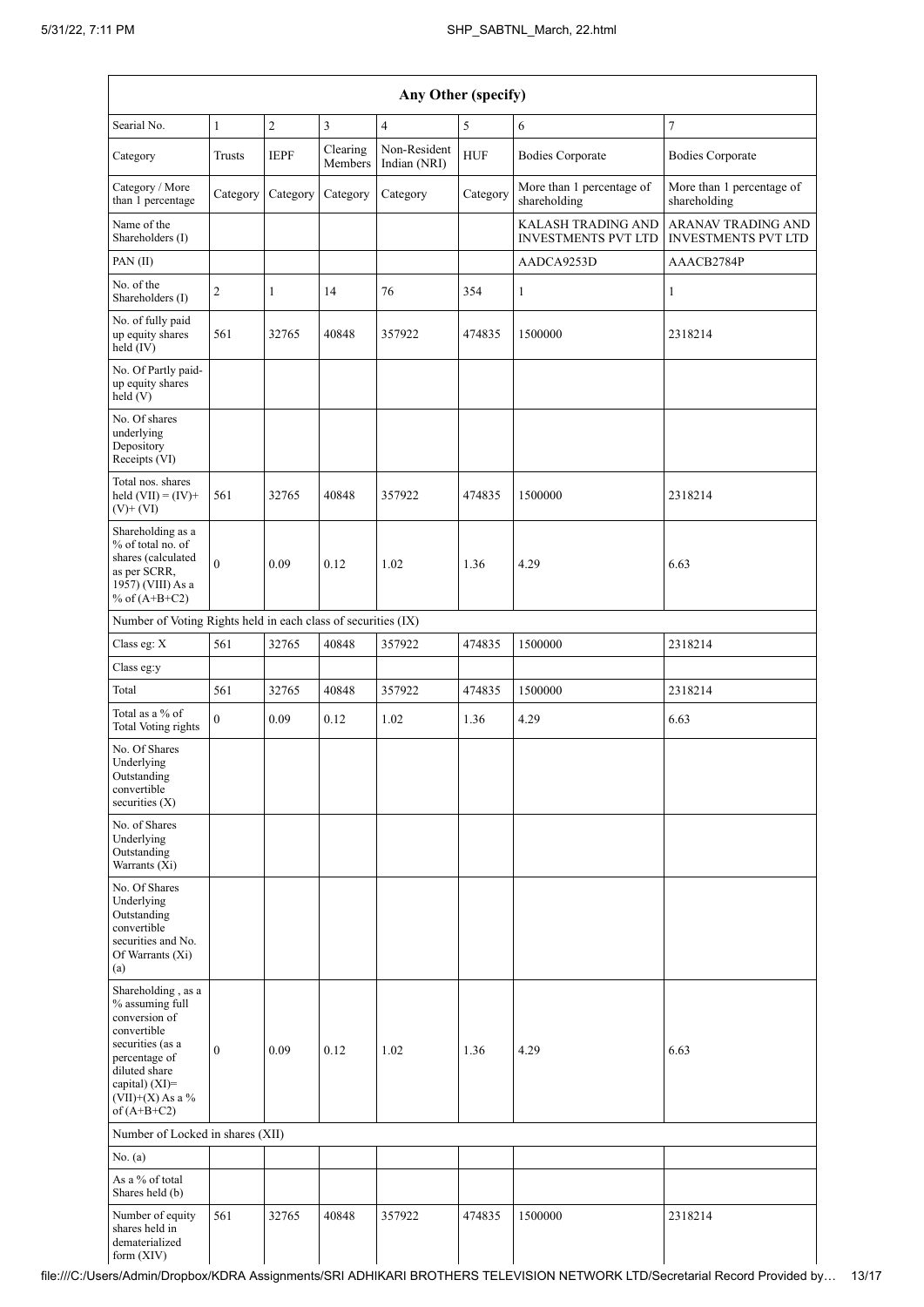| Reason for not providing PAN    |  |  |  |  |  |  |  |
|---------------------------------|--|--|--|--|--|--|--|
| Reason for not<br>providing PAN |  |  |  |  |  |  |  |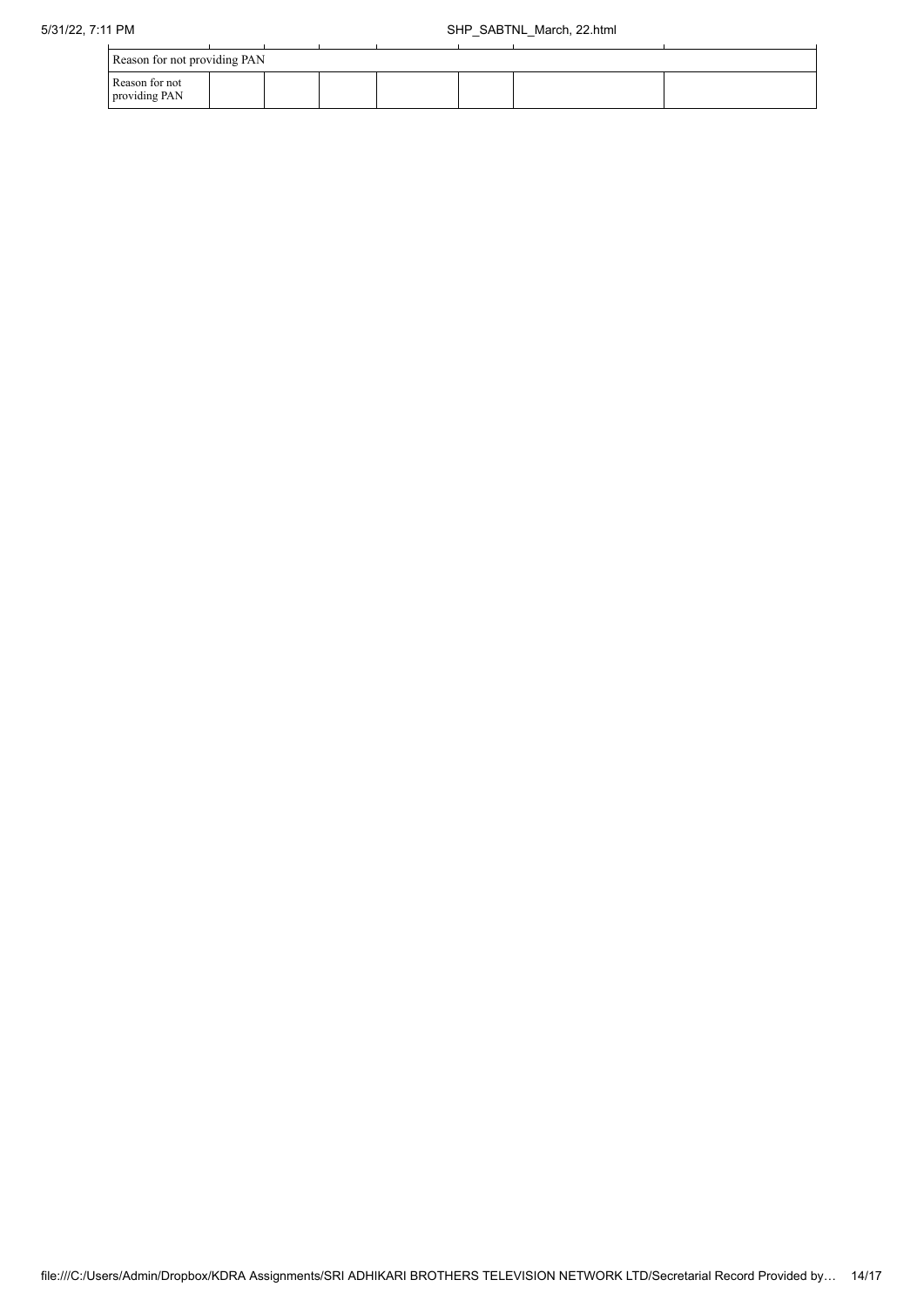|                                                                                                                                                                                      | Any Other (specify)                                           |                       |  |  |  |  |
|--------------------------------------------------------------------------------------------------------------------------------------------------------------------------------------|---------------------------------------------------------------|-----------------------|--|--|--|--|
| Searial No.                                                                                                                                                                          | 8                                                             |                       |  |  |  |  |
| Category                                                                                                                                                                             | <b>Bodies Corporate</b>                                       |                       |  |  |  |  |
| Category / More<br>than 1 percentage                                                                                                                                                 | Category                                                      |                       |  |  |  |  |
| Name of the<br>Shareholders (I)                                                                                                                                                      |                                                               | Click here to go back |  |  |  |  |
| PAN(II)                                                                                                                                                                              |                                                               | Total                 |  |  |  |  |
| No. of the<br>Shareholders (I)                                                                                                                                                       | 115                                                           | 562                   |  |  |  |  |
| No. of fully paid<br>up equity shares<br>held (IV)                                                                                                                                   | 4274466                                                       | 5181397               |  |  |  |  |
| No. Of Partly paid-<br>up equity shares<br>$\text{held} (V)$                                                                                                                         |                                                               |                       |  |  |  |  |
| No. Of shares<br>underlying<br>Depository<br>Receipts (VI)                                                                                                                           |                                                               |                       |  |  |  |  |
| Total nos. shares<br>held $(VII) = (IV) +$<br>$(V)$ + $(VI)$                                                                                                                         | 4274466                                                       | 5181397               |  |  |  |  |
| Shareholding as a<br>% of total no. of<br>shares (calculated<br>as per SCRR,<br>1957) (VIII) As a<br>% of $(A+B+C2)$                                                                 | 12.23                                                         | 14.82                 |  |  |  |  |
|                                                                                                                                                                                      | Number of Voting Rights held in each class of securities (IX) |                       |  |  |  |  |
| Class eg: X                                                                                                                                                                          | 4274466                                                       | 5181397               |  |  |  |  |
| Class eg:y                                                                                                                                                                           |                                                               |                       |  |  |  |  |
| Total                                                                                                                                                                                | 4274466                                                       | 5181397               |  |  |  |  |
| Total as a % of<br><b>Total Voting rights</b>                                                                                                                                        | 12.23                                                         | 14.82                 |  |  |  |  |
| No. Of Shares<br>Underlying<br>Outstanding<br>convertible<br>securities (X)                                                                                                          |                                                               |                       |  |  |  |  |
| No. of Shares<br>Underlying<br>Outstanding<br>Warrants (Xi)                                                                                                                          |                                                               |                       |  |  |  |  |
| No. Of Shares<br>Underlying<br>Outstanding<br>convertible<br>securities and No.<br>Of Warrants (Xi)<br>(a)                                                                           |                                                               |                       |  |  |  |  |
| Shareholding, as a<br>% assuming full<br>conversion of<br>convertible<br>securities (as a<br>percentage of<br>diluted share<br>capital) (XI)=<br>$(VII)+(X)$ As a %<br>of $(A+B+C2)$ | 12.23                                                         | 14.82                 |  |  |  |  |
| Number of Locked in shares (XII)                                                                                                                                                     |                                                               |                       |  |  |  |  |
| No. (a)                                                                                                                                                                              |                                                               |                       |  |  |  |  |
| As a % of total<br>Shares held (b)                                                                                                                                                   |                                                               |                       |  |  |  |  |
| Number of equity<br>shares held in<br>dematerialized<br>form (XIV)                                                                                                                   | 4274466                                                       | 5181397               |  |  |  |  |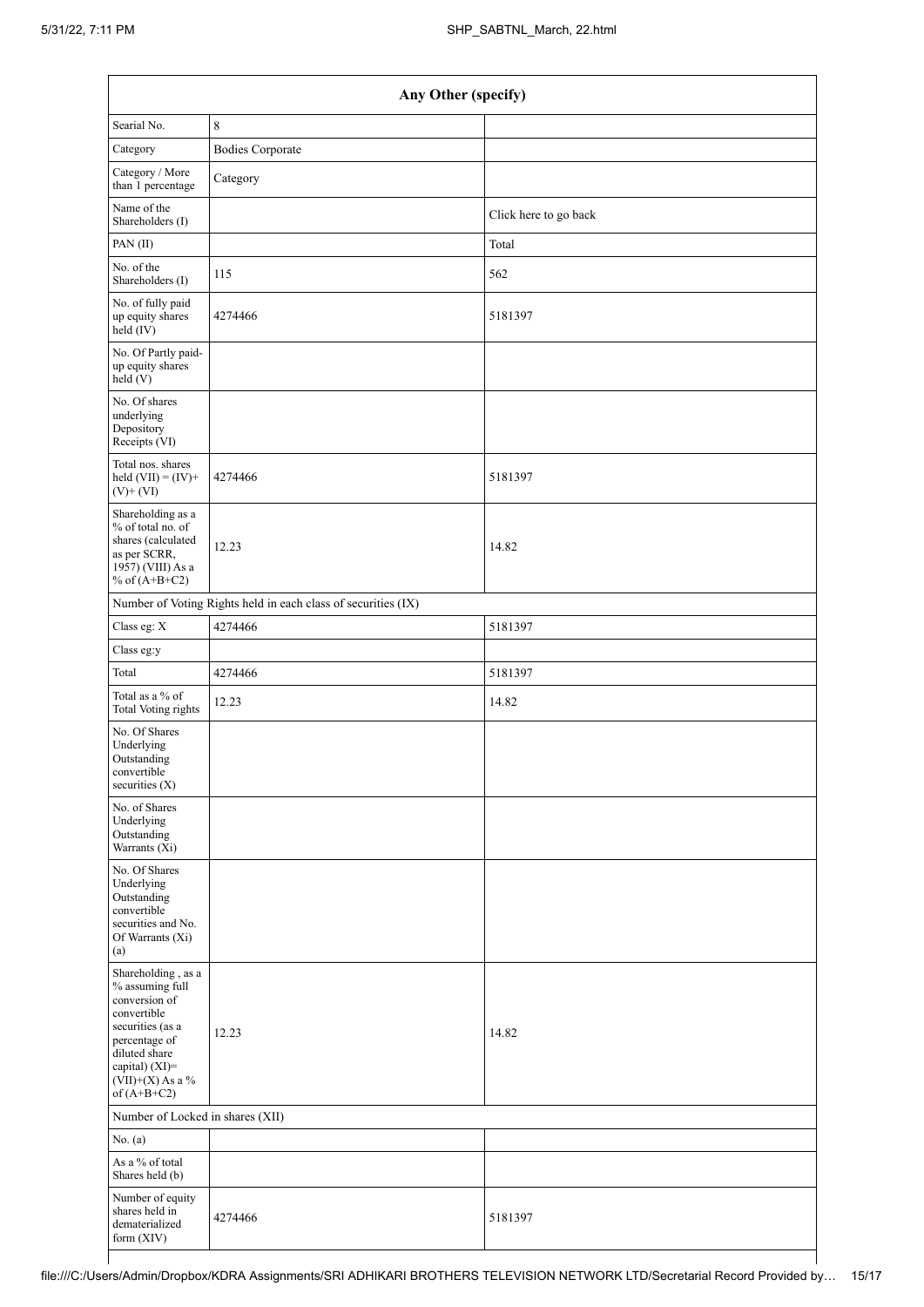Reason for not providing PAN

| Reason for not providing PAIN   |  |
|---------------------------------|--|
| Reason for not<br>providing PAN |  |